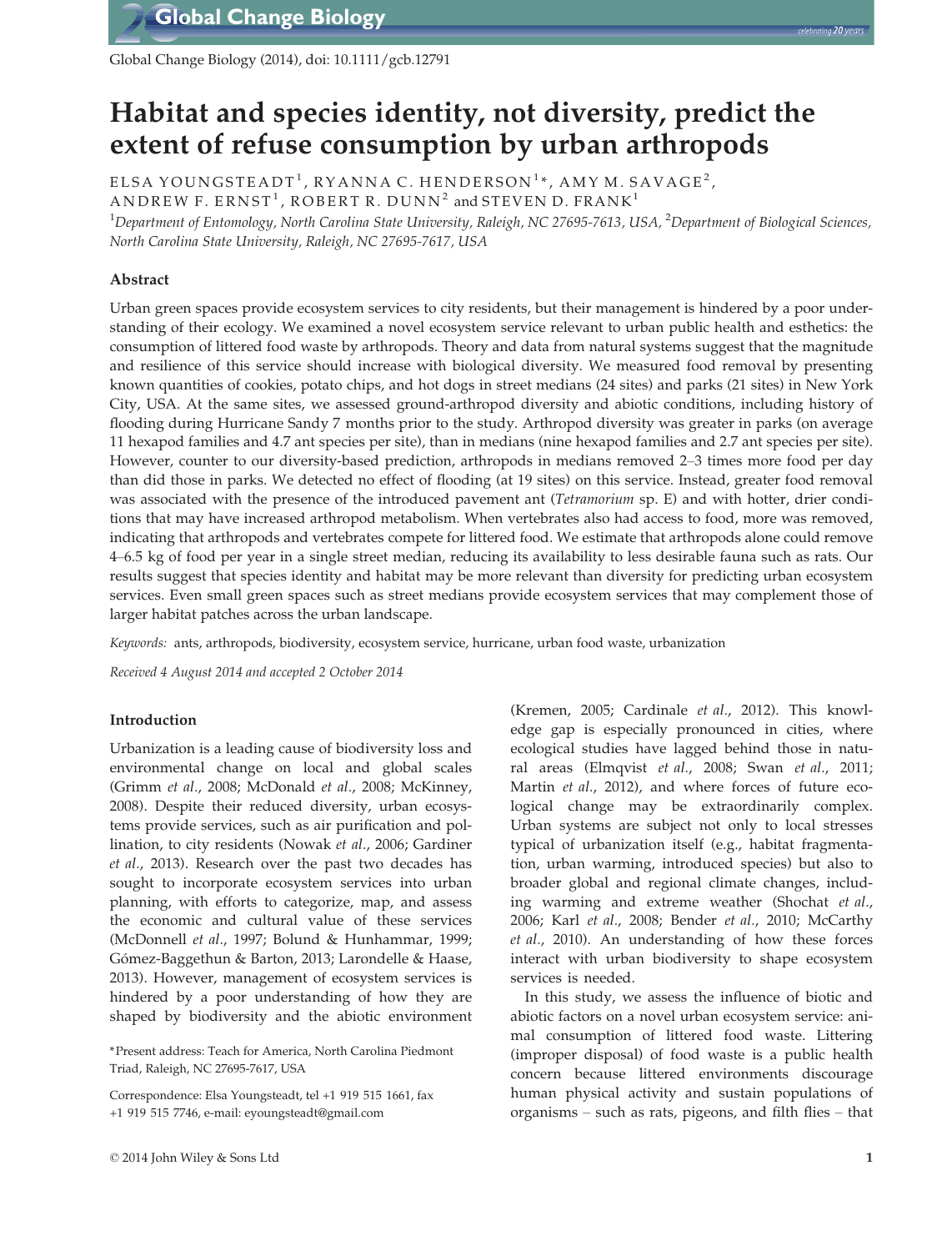## 2 E. YOUNGSTEADT et al.

harbor or transport human pathogens (Colvin et al., 1996; Graczyk et al., 2001; Haag-Wackernagel & Moch, 2004; Ellaway et al., 2005; Himsworth et al., 2013; Feng & Himsworth, 2014). Litter also raises the cost of urban waste management. In 2008, the US spent an estimated \$11.5 billion on litter abatement, with large cities disposing of 10.6 kg of litter per person per year (KAB, 2009b). Despite these efforts, the same study found 1.5 pieces of litter per linear foot of urban roadway, and, in some settings, up to 26% of littered items were food (KAB, 2009b). Even if this waste could be efficiently diverted to landfills, it would contribute to a different environmental problem: Landfilled urban food waste produces 8% of global anthropogenic emissions of methane, a powerful greenhouse gas (Adhikari et al. 2006).

Because many scavenging and decomposing arthropods are common in cities, this group of organisms has the potential to reduce the public health, esthetic, and financial burden of littered food waste by diverting it from undesirable vertebrates and from landfills. This potential likely varies across the urban landscape, because arthropod diversity and species composition are sensitive to urbanization and to habitat type within the urban matrix (e.g., McIntyre et al., 2001; Sanford et al., 2009; Kotze et al., 2011; Savage et al., in press).

We expected urban refuse consumption to follow patterns of ecosystem function known from ecological theory and nonurban systems. Specifically, the efficiency and stability of resource capture generally increase with biological diversity, and this pattern is attributed to the presence in diverse systems of greater biomass and complementary forms of resource use (Frank & McNaughton, 1991; Tilman et al., 1996; Cardinale et al., 2006, 2012). For example, in marine mesocosms, diverse communities of invertebrate grazers (six species) consumed more algae than did less-diverse communities (1 to 3 species) (Duffy et al., 2003). Where invasive species become common, however, their effects can counter diversity-based predictions. Invasive species tend to reduce biodiversity, but their extraordinary abundance and tolerance of disturbance may increase the rate and stability of ecosystem processes (Marvier et al., 2004; Pejchar & Mooney, 2009; Vilà et al., 2009; Ehrenfeld, 2010; McGeoch et al., 2010; Schlaepfer et al., 2011; Strayer, 2012). For example, invasive earthworms, despite reducing the diversity of soil fauna, appear to increase rates of leaf-litter decomposition (Pouyat et al., 1997; Migge-Kleian et al., 2006). Finally, the abiotic environment itself shapes ecosystem function, not only by determining diversity and community composition of organisms but also by affecting their metabolism and behavior (Gray, 1989; Haddad et al., 2008; McKinney, 2008). For example, even when species composition

remains constant, whole-ecosystem metabolism (respiration) increases with temperature (Enquist et al., 2003). Thus, ecosystem function may be largely determined by species composition, but further tuned by effects of local abiotic factors on those species.

Here, we assess the magnitude and stability of the food-waste consumption service in green spaces of New York City (NYC), the most populous city in the United States (US Census Bureau, 2012) and the eighth most populous in the world (United Nations Department of Economic & Social Affairs, Population Division, 2014). We focus on the role of arthropods and consider their consumption both in absolute terms and relative to that of vertebrates, with which they may compete for food waste. Previous work showed that NYC parks (open or forested habitats) supported greater native ant diversity than did street medians (vegetated islands between lanes of traffic), while the two habitat types supported a similar diversity of introduced ants (Pecarevic et al., 2010; Savage et al., in press). In October 2012, Hurricane Sandy struck NYC, flooding a subset of parks and medians and potentially disrupting animal assemblages and ecosystem processes.

In this context, we ask: (i) Does the magnitude of the food waste consumption service vary between parks and medians? We predicted that the more diverse park arthropods would use resources more efficiently, removing more food waste per day. (ii) Did flooding alter the magnitude of service in either site type? On the basis of biodiversity, we expected parks to provide the more stable service, that is, that food removal would be similar in flooded and unflooded sites. Alternately, medians, dominated by disturbance-tolerant invasive species, may also remain stable. (iii) What is the relative importance of physical habitat, biodiversity, species introductions, species traits, and species identity in predicting the magnitude of service across sites? We explored the predictive power of these biotic and abiotic factors to suggest future directions in the mechanistic study and rapid assessment of urban ecosystem services. To address these questions, we measured the amount of food refuse (cookies, potato chips, and hot dogs) removed by arthropods and vertebrates in each site type, and interpreted the results in light of the arthropod assemblage, habitat characteristics, and flood history.

# Materials and methods

## Study sites and environmental data

We sampled ground arthropods and gathered environmental data at 59 sites in green spaces across the borough of Manhattan in New York City, New York, USA. Manhattan is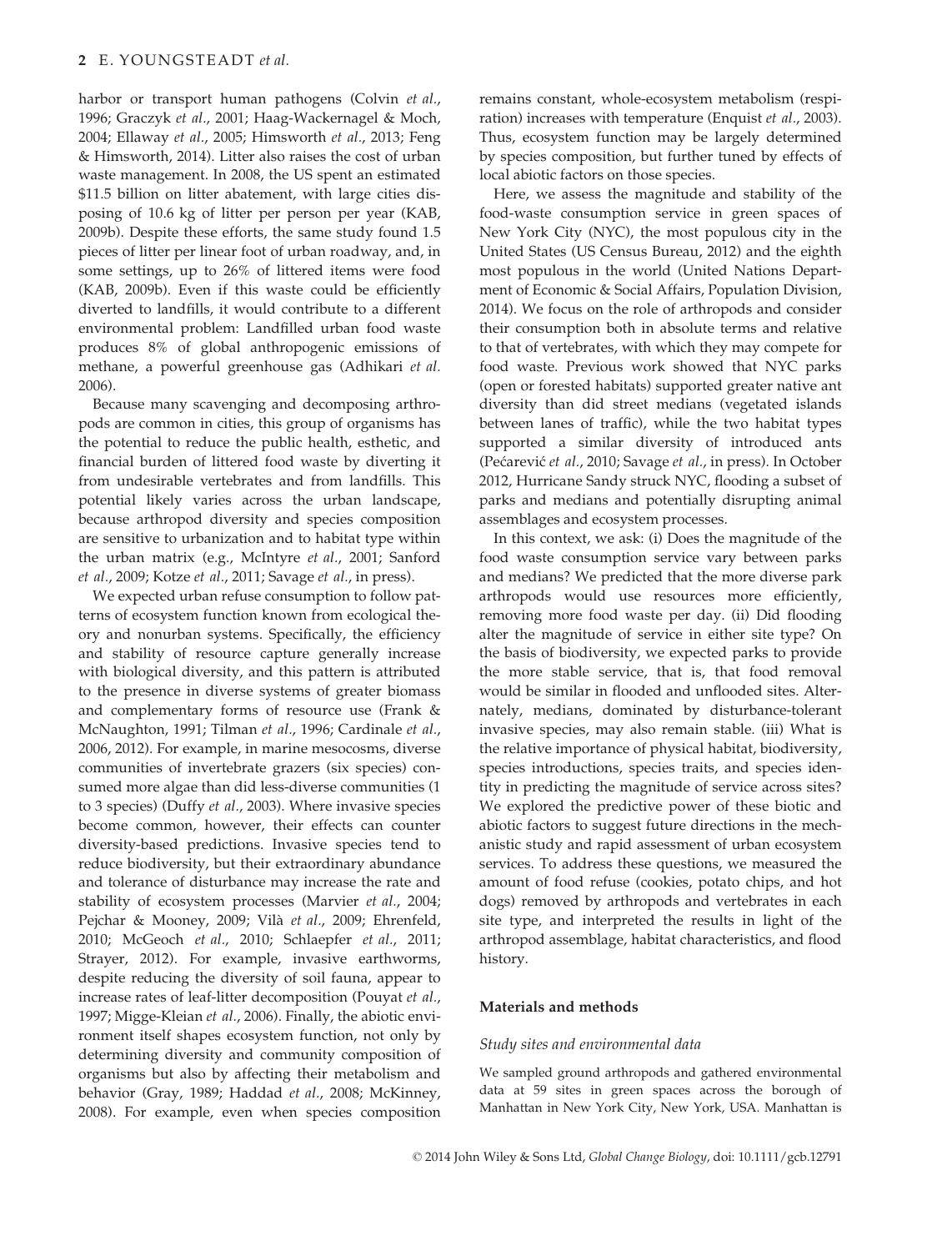one of the most urbanized areas in the United States with about 27 500 people/km² and 91% impervious land cover (University of Vermont, 2012; US Census Bureau, 2014). We focused on two categories of green space, parks, and street medians (Fig. 1). Median sites ( $n = 15$  unflooded, 14 flooded) were a randomly selected subset of those previously sampled by AMS on Broadway, and a randomly selected subset of all existing medians in the corridor formed by West St., 11th Ave, and 12th Ave. Park sites (19 unflooded sites, 11 flooded, located in 14 parks) were selected based on their inclusion in previous studies, their exposure to flooding, and recommendations of park staff. When multiple sites were selected within a single park, they differed in habitat or flood history and were separated by at least 65 m.

Temperature and humidity were monitored at each site using a DS1923 hygrochron iButton data logger (Maxim Integrated, San Jose, CA, USA). iButtons were attached to tree branches 2–3 m above ground level using an iButton wall mount (Maxim Integrated) housed inside a 3-cm deep translucent plastic cup (Dart, Mason, MI, USA) and attached to the branch with a cable tie. iButtons were installed in March 2013; data were downloaded and missing iButtons replaced in May– June and in August 2013. Here, we analyze July temperature and humidity because they represent summer conditions (under which ecosystem services were measured), and because July is the month for which the most sites had complete data.

In May–June 2013, we measured leaf-litter depth every 4 m along a 20 m transect at each site using a sharpened dowel marked with 1-cm graduations, as described in (Kostel-Hughes et al., 1998). For each site, the value used in analyses was the mean of the six measurements. Site exposure to flooding during Hurricane Sandy (November 2012) was determined using a 1-m resolution storm-surge map made by the U.S. Federal Emergency Management Agency (available at http://services.femadata.com/arcgis/rest/services/2012\_ Sandy/SurgeBoundaries\_Final\_0214/MapServer). Sites were



Fig. 1 Examples of sites in (a) a street median and (b) a park. The map of Manhattan (c) indicates locations of 59 sites where arthropods were sampled. Sampling sites are marked by symbols, and green fill indicates park areas, for reference.

further characterized using a 0.9 m resolution land cover map of New York City, in which surfaces are classified as tree canopy, grass/shrub, bare earth, water, roads, buildings, or other impervious surface (University of Vermont, 2012). We overlaid this map with site coordinates in ArcMap 10.0 (ESRI, Redlands, CA, USA) and extracted the percent tree canopy cover and percent impervious surface in a circle of 30-m radius centered on each site. We also used the map to measure the longest and shortest straight-line distances to habitat edge, where edge was defined as an expanse of impervious surface at least 9 m wide, or a body of water. Nine meters is the width of impervious surface that separates one street median from the next; we used the same distance to define habitat edges for parks. Of the 59 study sites, complete environmental data were ultimately available for 53 – those where iButtons successfully recorded data for the entire month of July.

#### Arthropod sampling

We used Winkler extractors and hand collections to sample ground arthropods from May 30–June 9, 2013. At each site, we established a 20 m transect in an area where leaf litter was present (avoiding lawns and bare dirt). We collected leaf litter every 4 m along the transect, sifted it through a litter reducer (4 mm mesh), and extracted arthropods from 1 l of sifted litter per site using a Winkler extractor. Litter remained in the extractor for 48 h and all arthropods were stored in 95% ethanol.

Hand collections targeted ants only. We searched sites for 15 min and collected worker ants from all microhabitats found within  $\sim$ 6 m of the transect on the ground and up to 2 m high. We collected ants with an aspirator or moist paintbrush and stored them in 95% ethanol. All arthropods were identified to class or order, all adult hexapods to family, and all ants to species according to (Ellison et al., 2012) and confirmed by comparison to reference specimens in the lab of RRD. Vouchers of ants are deposited in the North Carolina State University Insect Museum (Raleigh, NC, USA) and the American Museum of Natural History (New York, NY, USA).

Details of overall arthropod composition will be addressed elsewhere; here, we use specific attributes of the arthropod assemblage to test hypotheses about how species diversity and traits should affect ecosystem function. These attributes were: (i) hexapod family diversity (measured as family density, that is, number of families encountered per site); (ii) ant species diversity [measured as species density, that is, number of species encountered per site, (Gotelli & Colwell, 2001)]; (iii) proportion of ant species that were nonnative, and (iv) proportion of ant species that were 'nuisance' ants. We classified a species as a nuisance ant if it possessed the trait of foraging for human-provided food in kitchens or garbage cans, as reported in (Vander Meer et al., 1990; Klotz, 2008; Ellison et al., 2012; MacGown, 2013) as well as in AntWeb (http://www. antweb.org, accessed 14 February 2014) and AntWiki (http:// www.antwiki.org, accessed 14 February 2014). Ultimately, complete data on arthropod assemblages were available for 57 of the 59 study sites (information from two sites was lost during sample processing).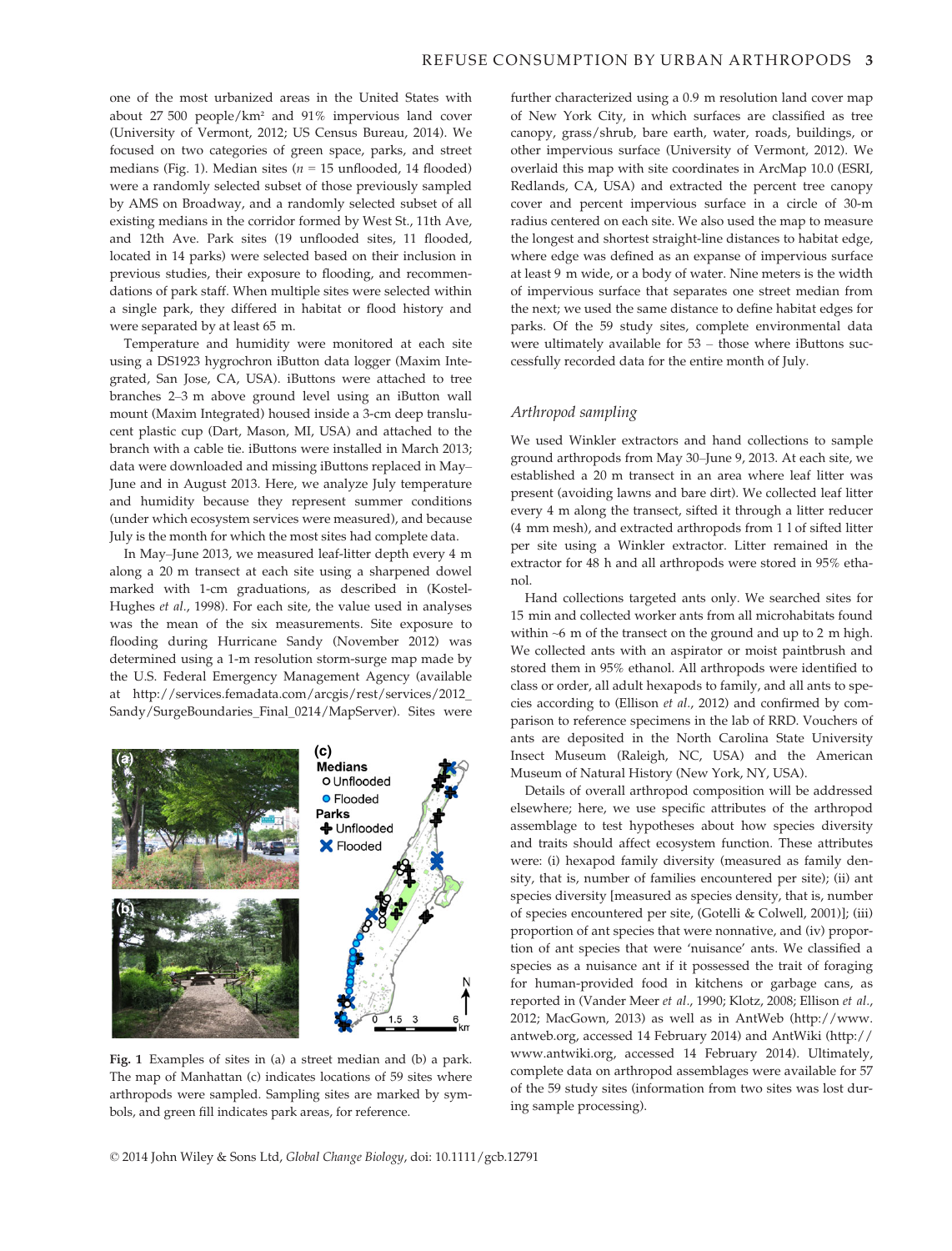#### Ecosystem service

To measure removal of littered food waste by urban animals at a subset of study sites, we presented three commonly dropped food items expected to attract fat-, sugar-, and protein-feeding animals: potato chips (Ruffles Original, Frito-Lay, Dallas, TX, USA), cookie (Nabisco Nilla Wafers, Mondelez International, Chicago, IL, USA), and hot dogs (Oscar Mayer Extra Lean Franks, Kraft Foods, Northfield, IL, USA). Food items were preweighed, and removal was measured as dry weight of food items removed. Foods were not dehydrated prior to presentation in the field; to determine initial dry weights of foods offered, we reserved 3–5 reference samples of each food type every time foods were prepared for the field. We dried these reference samples at 65 °C in a drying oven until stable weight was reached. We used the ratio of dry: wet weight of these samples to calculate the expected dry weight of food pieces placed in the field on the same day. Foods were moistened when presented in the field to improve palatability and minimize effects of variable dew or light rain.

We placed two sets of foods at each site: One set of the three items was caged to exclude vertebrates and to reveal the contribution of arthropods to the ecosystem service. The second set was uncaged; food removal in this treatment represented the combined activity of arthropods and other animals, primarily vertebrates. We note that mollusks (i.e., slugs) may also consume littered food waste; immature individuals could have accessed caged foods while adults would have been restricted to uncaged foods. However, we observed slugs or their slime trails in the vicinity of our cages at only two study sites and assume that arthropods and vertebrates were the principal consumers of foods in this study.

Cages were assembled on site by first placing on the ground a 22 cm square of hardware cloth (0.6 cm mesh). Preweighed food items were placed on the mesh and covered by an inverted, round, wire culinary basket (20.3 cm diameter at open base, 15 cm diameter at top, 16 cm tall, 0.6 cm mesh, WINCO, Lodi, NJ, USA) from which the handle had been removed and to which a polystyrene plate (15 cm diameter) had been glued as a shield from light rain or debris (Fig. 2a). The hardware-cloth base and the culinary-basket dome were secured to one another and to the ground using cable ties and landscape staples.

Uncaged foods were placed on an identical square of hardware cloth. Instead of a cage dome, we installed only a rain shield by mounting a 15-cm polystyrene plate on a bolt  $(0.6 \times 15.2 \text{ cm})$  using a washer and a small cable tie to form an umbrella, which we inserted into the ground through the center of the hardware-cloth square (Fig. 2b).

We returned to sites  $\sim$ 24 h after food was presented to retrieve leftover food, which we dried at 65 °C until stable weight was reached. Final dry weights of leftovers were subtracted from calculated initial dry weights of the same items to determine the dry weight of each food removed at each site.

We performed this experiment twice. In Experiment 1, we used small amounts of food to simulate portions accidentally dropped by people, and assessed its removal at 45 sites (13 unflooded medians, 11 flooded medians, 13 unflooded park sites, and eight flooded park sites). Cookies, hot dogs and potato



Fig. 2 Cage (a) and uncaged shelter (b) used to present food in refuse-consumption experiments.

chips were presented in similarly sized pieces (roughly 1/3 chip, 1/5 cookie, 1/40 hot dog), but due to differing densities, dry weights varied (mean  $\pm$  SD for each food item, in mg): chip 554  $\pm$  206; cookie 889  $\pm$  223, hot dog 319  $\pm$  77, total food  $1762 \pm 321$ . Food exposure time was (mean  $\pm$  SD) 24  $\pm$  1.2 h. We tested 6–12 sites per day, such that the whole experiment took 6 days to complete (May 29–June 2 and June 4–5, 2014).

Because a large proportion of total food was removed in the first experiment, we increased the amount of food offered in Experiment 2 to assess maximum food removal. Experiment 2 included 20 sites (5 unflooded medians, 5 flooded medians, 5 unflooded park sites, and 5 flooded park sites) and was executed in a single 24 h period beginning on June 8. Amounts of food offered were (mean  $\pm$  SD for each food item, in mg): 1 large chip (1664  $\pm$  528); 1 cookie (3635  $\pm$  200), 1/10 hot dog  $(950 \pm 167)$ , total food  $6249 \pm 633$ . Exposure time was  $(mean + SD)$  24 + 0.4 h.

# Analysis of environmental data

iButtons recorded relative humidity (RH), but vapor pressure deficit (VPD) is the humidity measure most directly related to evaporation rates and thus to desiccation in animals (Monteith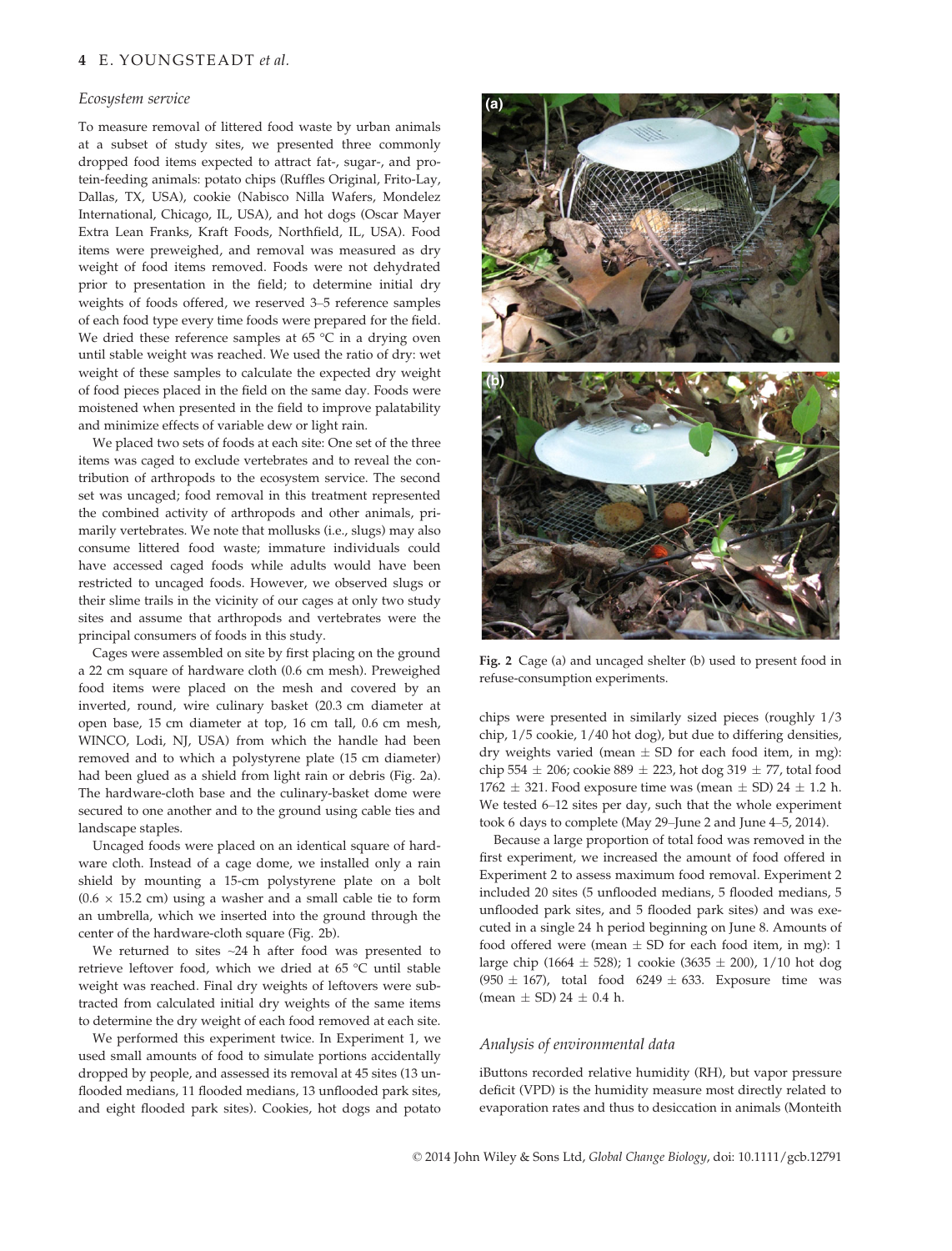& Unsworth, 2013). Vapor pressure deficit was calculated from temperature and relative humidity as follows: Saturation VP over liquid water was calculated from temperature using the sixth order polynomial of (Flatau et al., 1992), and VPD was derived from saturation VP and RH according to (Shuttleworth, 2012). Average July VPD (mean of 248 values recorded for each site in the month of July) was the value used in analyses. Similarly, average July temperature was the mean of 248 July temperature readings for each site.

To compare the physical habitat across sites, we conducted a principal components analysis (PCA) on the correlation matrix of the seven environmental variables (July temperature, July VPD, leaf litter depth, percent canopy, percent impervious surface, shortest distance to edge, longest distance to edge). We analyzed the correlation matrix, rather than the covariance matrix, to equalize the contributions of all variables regardless of their scale of measurement. We applied data transformations to reduce skewness and improve linearity of relationships among variables prior to PCA. Percent impervious surface and percent canopy cover were arcsine transformed, and leaf litter depth and distances to edge were log transformed. PCA was performed in JMP v. 10.0.0 (SAS Institute, Cary, NC, USA).

# Analysis of ecosystem service data

Effects of site type and flooding. First, we asked whether arthropod food removal differed by site type (median or park), flooding (flooded or unflooded during Hurricane Sandy), or their interaction, using the GLM procedure of SAS v. 9.3 for Windows (SAS Institute, Cary, NC, USA). We pooled all food types and analyzed total removal because arthropod preferences for different foods did not differ across site types (Data S1, Figure S1). In Experiment 1, we included two covariates in the analysis: the number of hours the food was available at each site and the temperature during the  $\sim$ 24 h that food was presented at each site (mean of 12 iButton readings). These covariates were not included in analyses of food removal in Experiment 2, since exposure times were highly consistent, and all sites were exposed on the same dates.

Removal by arthropods relative to other animals. To determine whether arthropods and vertebrates compete for the same food resources, we asked whether more food was removed when other animals also had access. To test for effects of exclusion cages on the dry weight of food removed in both site types, we used the MIXED procedure in SAS 9.3 to fit a mixed model with fixed effects of site type (median or park) and cage treatment (caged or open) and a random effect of site nested in site type.

Predictive power of arthropod and environmental variables. Since we detected a strong categorical effect of site type on arthropod food removal in both experiments, we further explored which aspects of habitat and arthropod composition were most predictive of the magnitude of food removal services. In the following analyses, we used only the subset of sites where complete data for food removal, community composition, and environmental variables were available: 39 sites (21 medians, 18 parks) in Experiment 1, and 15 sites (8 medians, 7 parks) in Experiment 2.

At the species level, we tested for effects of four generalist species previously identified as more common in medians than in parks (Savage et al., in press). For each species, we used a 1-tailed t-test to ask whether species presence was associated with greater food removal. When this categorical test was significant, we further used the subset of sites where the species was present in Winkler samples to test for effects of its abundance on food removal using linear regression in JMP 10.0.

At the assemblage level, we used multiple regression to compare the relative importance of six arthropod and environmental variables: hexapod family diversity, ant species diversity, proportion of introduced ants, proportion of nuisance ants, and environmental PCA axes 1 and 2. For Experiment 1, we also included two potential covariates, the number of hours food was available and mean site temperature on the day of the experiment. Prior to analysis, number of ant species per site was log transformed, and proportional data transformed using a variation in the arcsine transformation that performs better at extremes (near 0 and 1) (Zar, 1999). For a proportion  $X/n$ , the transformed value is  $p' = \arcsin$  $\sqrt{(X + 3/8)/(n + 3/4)}$ . For Experiment 1, we considered all 255 possible models constructed from these eight variables. For Experiment 2, we considered six predictor variables for a total of 63 candidate models. We used  $AIC_c$  (Akaike information criterion corrected for small sample size) to rank models and to compute Akaike weights  $(w_i)$  for all models and predictor variables (Symonds & Moussalli, 2011). This information theoretic selection process can be compromised if full-model  $R^2$  values are poor, or if included variables are highly collinear. Before performing the analysis, we confirmed that fullmodel  $R^2$  values were high (0.43 and 0.55 for Experiments 1 and 2, respectively) and multicollinearity was low (mean tolerance = 0.54 and 0.41 in Experiments 1 and 2). All multiple regressions were conducted in the REG procedure of SAS 9.3.

Finally, to synthesize the results of individual species effects with assemblage and environmental effects, we used a general linear model in the GLM procedure of SAS 9.3 to partition variance between our top categorical and continuous predictors from the two preceding analyses. (Individual species data could not be included in the multiple regression analysis because a dummy variable representing species presence/ absence greatly reduced the tolerance among variables in the full model to a mean of 0.23 (minimum 0.07), compromising the results.)

#### Results

# Habitat

We detected distinct environmental differences between medians and parks. Sampled sites in medians were hotter, drier, closer to habitat edges, and surrounded by more impervious surface and less tree canopy than were those in parks (Table 1). These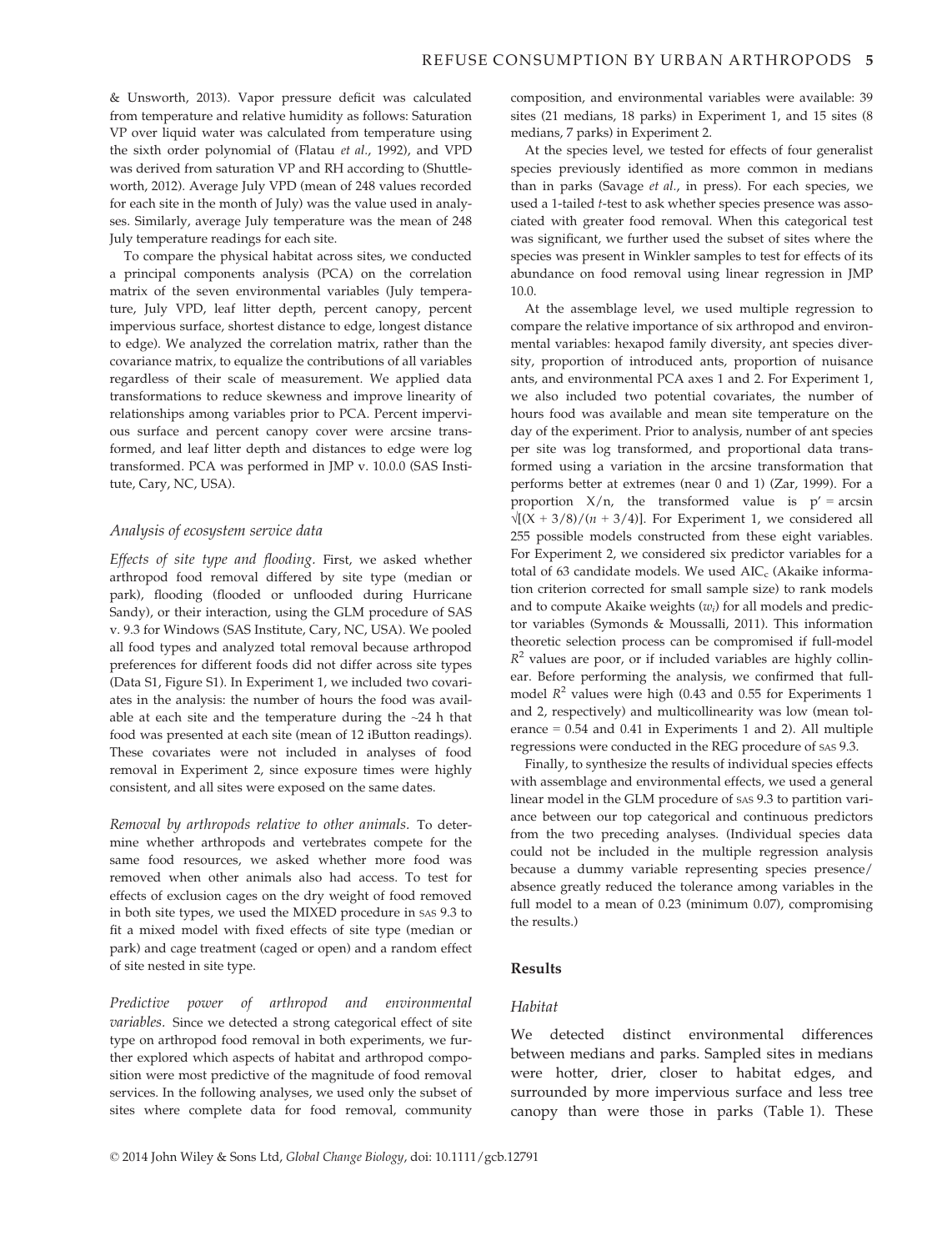# 6 E. YOUNGSTEADT et al.

| Table 1 Mean and 95% confidence intervals for seven environmental variables measured in parks and medians |  |  |  |  |  |
|-----------------------------------------------------------------------------------------------------------|--|--|--|--|--|
|                                                                                                           |  |  |  |  |  |

|                                | Median $(n = 27)$ |                | Park $(n = 26)$ |               |
|--------------------------------|-------------------|----------------|-----------------|---------------|
| Variable                       | Mean              | 95% CI         | Mean            | 95% CI        |
| July temperature $(^{\circ}C)$ | 27.7              | $27.6 - 27.9$  | 26.6            | $26.4 - 26.8$ |
| July VPD (hPa)                 | 14.7              | $14.4 - 15.0$  | 11.7            | $11.1 - 12.2$ |
| $%$ Canopy                     | 15.2              | $12.2 - 18.3$  | 58.3            | $43.3 - 72.6$ |
| % Impervious                   | 80.5              | 77.5-83.4      | 10.8            | $5.4 - 17.8$  |
| Distance to nearest edge (m)   | 2.2               | $1.8 - 2.5$    | 12.8            | $7.6 - 21.5$  |
| Distance to farthest edge (m)  | 76.1              | $50.3 - 115.1$ | 347.9           | 261.9-462.3   |
| Litter depth (cm)              | 0.7               | $0.5 - 1.0$    | 0.8             | $0.5 - 1.2$   |

Note that all variables that were transformed for analysis are back-transformed here for ease of interpretation.

highly correlated differences were reflected in PCA axis 1, which completely separated park and median sites and explained 66.7% of the measured environmental variation among sites (Fig. 3, Table S1, Table S2). PCA axis 2 captured an additional 13.6% of the variation and was associated primarily with leaf litter depth, which varied across a similar range in both site types (Table 1; Fig. 3).

### Arthropod assemblage

From leaf-litter samples, we extracted a total of 16 294 arthropods from seven classes. Ninety three percent of all individuals were either insects (20% of individuals, 48 families) or other hexapods (Entognatha, 73% of individuals, eight families) (Table S3). Ants were the most abundant insect family (71% of all individual insects). Leaf-litter samples included 1926 worker ants of 27 species, and hand collections captured five



Fig. 3 A PCA separates parks (green circles) from medians (gray circles) on Axis 1, which is strongly loaded with six highly correlated habitat variables (blue arrows).

additional species for a total of 32 ant species (Table 2, Table S4). Park sites supported more diverse arthropods than did medians, with an average of two additional hexapod families and two additional ant species per site. The greater ant diversity in parks was driven by the presence of more native, nonnuisance species (Table 2). Parks and medians did not differ in the number of introduced or nuisance species encountered per site.

#### Ecosystem service

Across all sites, arthropods removed 59% of available food within 24 hours in Experiment 1 (small portions) and 32% in Experiment 2 (large portions). Counter to our prediction that diverse arthropod assemblages would consume the most food, we found that arthropods in medians removed 2.1 times more food than arthropods in parks in Experiment 1 (small portions;  $P < 0.001$ , Fig. 4, Table 3), and 3.3 times more in Experiment 2 (large portions;  $P < 0.001$ , Fig. 4, Table 3). We detected no main or interactive effect of flooding on the

Table 2 Characteristics of arthropod assemblages in parks and medians

|                          |      | Median ( $n = 28$ ) | Park $(n = 29)$ |              |  |
|--------------------------|------|---------------------|-----------------|--------------|--|
| Variable                 | Mean | 95% CI              | Mean            | 95% CI       |  |
| Class diversity          | 4.8  | $4.5 - 5.1$         | 4.4             | $4.0 - 4.9$  |  |
| Hexapod family diversity | 9.0  | $8.1 - 10.0$        | 11.0            | $9.5 - 12.4$ |  |
| Ant species diversity    | 2.7  | $2.2 - 3.4$         | 4.7             | $3.8 - 5.8$  |  |
| Introduced ant diversity | 1.6  | $1.3 - 1.9$         | 1.6             | $1.3 - 1.8$  |  |
| Native ant diversity     | 1.1  | $0.7 - 1.6$         | 2.8             | $1.9 - 4.0$  |  |
| Nuisance ant diversity   | 2.2  | $1.8 - 2.5$         | 2.6             | $2.2 - 3.1$  |  |
| Other ant diversity      | 0.6  | $0.3 - 0.9$         | 1.9             | $1.3 - 2.8$  |  |

Note that all variables that were transformed for analysis are back-transformed here for ease of interpretation; the measure of diversity used is taxon density.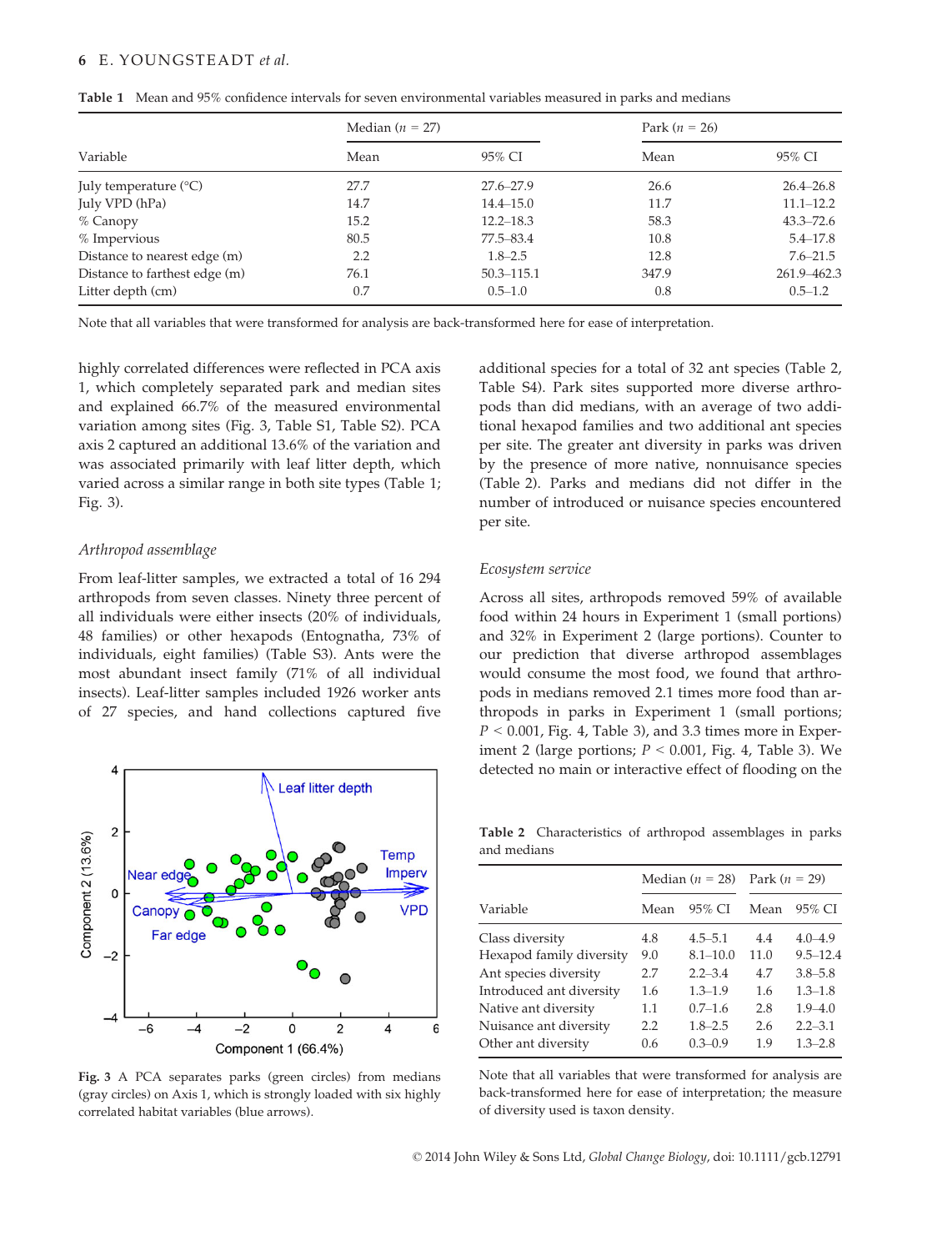

Fig. 4 Arthropod communities in medians consistently consumed more than those in parks in Experiment 1 (a) and Experiment 2 (b). We detected no effect of flooding on food consumption in either site type. Bars indicate least-squares means  $\pm$  SE.

amount of food refuse removed by arthropods, and variance in removal was not greater among flooded sites than among unflooded sites (Fig. 4, Table 3). Where food was left, hot dogs were the most likely to be left, while chips and cookies were equally preferred (Data S1, Figure S1).

Removal by arthropods relative to vertebrates. When all animals, including vertebrates, had access to food, 93% of available food was removed in Experiment 1 and 80% in Experiment 2; that is, arthropods and other animals together (uncaged treatment) removed 1.5–2.5 times more food than arthropods alone (caged treatment) (Fig. 5, Table 4), indicating that both groups of animals use the same food resources. In Experiment 1 (small portions), arthropods ate much less than all animals in parks, but ate only slightly less than all animals in medians (site type  $\times$  cage interaction, Table 4). Arthropods removed 100% of the caged food at 1/3 of our median sites and no park sites.

To determine the upper limit of arthropod consumption, we offered ~3.5 times more food in Experiment 2. Together, arthropods and other animals continued to regularly remove 100% of the food (from 60% of sites), but arthropods no longer did so on their own. Maximum removal by arthropods was 85% (4.9 g) in a median site. With the larger amounts of available food, arthropods consistently ate less than that did all animals in both site types (no site type  $\times$  cage interaction, Table 4).

Effects of individual ant species. More food was eaten by arthropods at sites where Tetramorium species E [formerly known as Tetramorium caespitum (Schlick-Steiner et al., 2006)], was present (Experiment 1  $t = 3.53$ ,  $P = 0.0005$ ; Experiment 2  $t = 4.2$ ,  $P = 0.0003$ , see also

Table 3 Results of ANOVAS testing for effects of site type, flooding, and their interaction on the amount of food refuse removed by arthropods in Experiments 1 and 2; covariates included in the Experiment 1 model controlled for food exposure time and site temperature on the day of the experiment;  $P$  values  $< 0.05$  are bold

| Source               | df | SS       | <b>MS</b> | F     | $\boldsymbol{P}$ | $R^2$ |
|----------------------|----|----------|-----------|-------|------------------|-------|
| (a) Experiment 1     |    |          |           |       |                  |       |
| Model                | 5  | 7305778  | 1461156   | 7.07  | < 0.001          | 0.48  |
| Site type            |    | 6323722  | 6323722   | 30.61 | < 0.001          |       |
| Flooding             |    | 135726   | 135726    | 0.66  | 0.42             |       |
| Site type x flooding |    | 508818   | 508818    | 2.46  | 0.12             |       |
| Hours                | T  | 87725    | 87725     | 0.42  | 0.52             |       |
| Temperature          |    | 249786   | 249786    | 1.21  | 0.28             |       |
| Error                | 39 | 8056579  | 206579    |       |                  |       |
| Corrected total      | 44 | 15362357 |           |       |                  |       |
| (b) Experiment 2     |    |          |           |       |                  |       |
| Model                | 3  | 25999913 | 8666638   | 10.27 | < 0.001          | 0.66  |
| Site type            |    | 22463521 | 22463521  | 26.61 | < 0.001          |       |
| Flooding             |    | 2504904  | 2504904   | 2.97  | 0.10             |       |
| Site type x flooding | 1  | 1031488  | 1031488   | 1.22  | 0.29             |       |
| Error                | 16 | 13504992 | 844062    |       |                  |       |
| Corrected total      | 19 | 39504905 |           |       |                  |       |

© 2014 John Wiley & Sons Ltd, Global Change Biology, doi: 10.1111/gcb.12791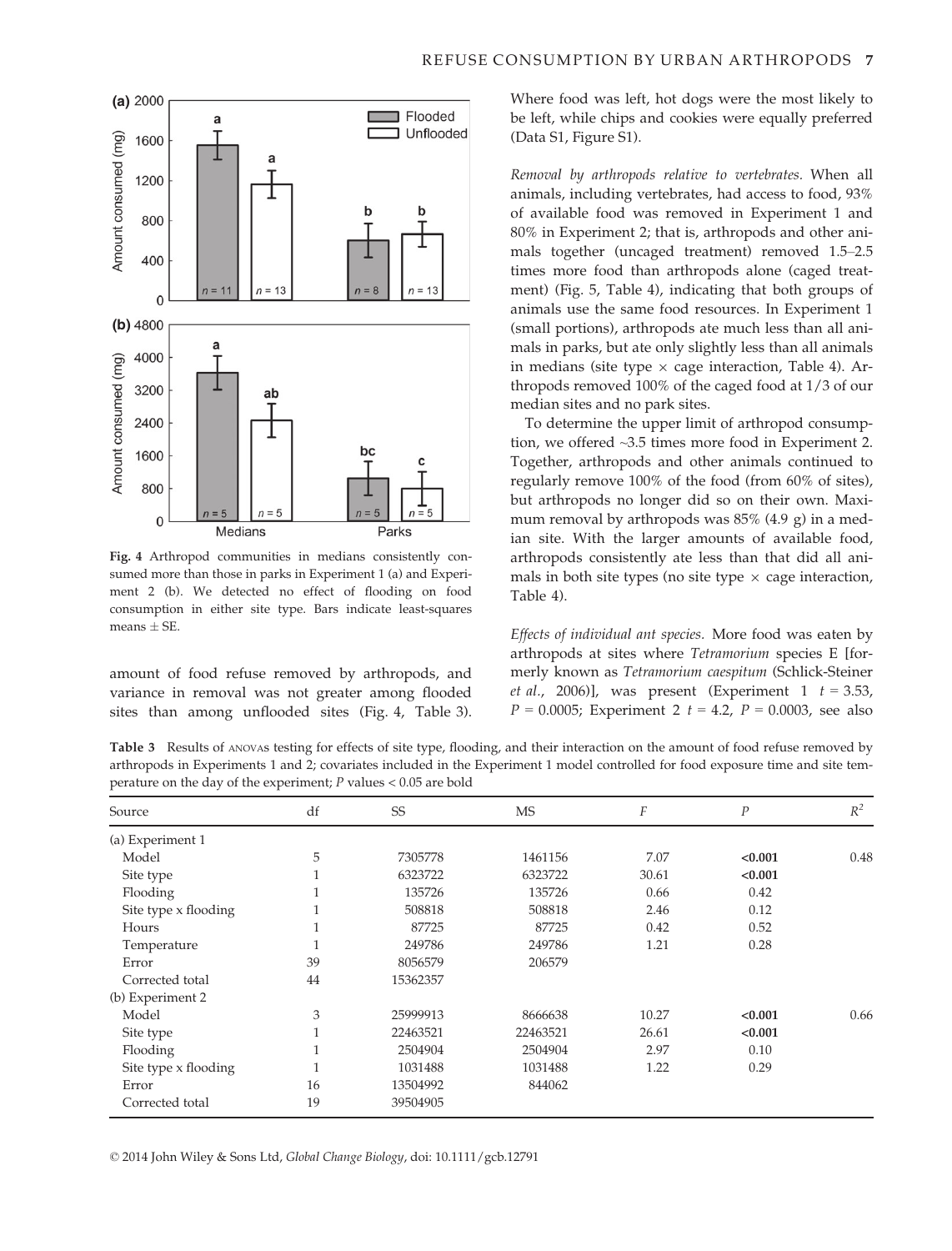

Fig. 5 More food refuse was removed in medians and parks when both arthropods and vertebrates had access in Experiment 1 (a,  $n = 24$  medians and 21 park sites) and Experiment 2 (b,  $n = 10$  medians and 10 park sites). Bars represent least-squares means  $\pm$  SE.

Table S5 and Figure S2). Given T. sp. E presence, however, its abundance in Winkler samples did not predict food removal (Experiment 1  $F_{1,18}$  = 2.66,  $P = 0.12$ ; Experiment 2  $F_{1,8} = 0.02$ ,  $P = 0.90$ ). T. sp. E was more common in medians than in parks: It was present in 91% of medians and 40% of park sites used in Experiment 1; and in 100% of medians and 22% of park sites used in Experiment 2. However, its abundance in Winkler samples was not correlated with PCA axis 1 (Figure S3). No other ant species was positively associated with food removal (Table S5).

On the basis of these results, we estimated how much food the arthropods of a single block-long median strip could remove per year. We assumed that a single 400  $m<sup>2</sup>$  median encompasses about 9 T. sp. E foraging territories, within each of which additional food would have been removed independently (Brian et al., 1967) – that is, within each of which  $\sim$ 3 g of food waste could be removed per day (Fig. 4, Experiment 2). This amounts to 27 g removed per median per day. Assuming a 5–8 month activity period for arthropods in NYC, the arthropods of a single block-long median strip could remove about 4–6.5 kg (dry weight) of food refuse per year or on the order of 600–975 kg per year for the full ~150-block extent of the Broadway and West St. medians we studied. We made no attempt at a similar estimate for parks because of their greater size and habitat heterogeneity.

Predictive power of arthropod and environmental variables. To explore the categorical effect of site type (more food removed in medians) in greater detail, we considered food removal as a function of arthropod and environmental variables that varied continuously across sites (Table 5, Table S6). We expected to find that some measure of arthropod composition, or a combination of arthropods and habitat, would be most predictive. Instead, when we examined all possible combinations of arthropod and environmental variables, only environmental PCA axis 1 was strongly supported in both experiments as a predictor of the amount of food removed by arthropods (Table 5;  $w_i$  values near 1 indicate a high probability that PCA axis 1 is a component of the best model). The highest food removal was associated with high scores on PCA axis 1, that is, with median-like conditions (Fig. 6). A negative effect of the proportion of introduced species was weakly supported in both experiments (Table 5, Table S6).

In summary, our analysis of individual species found that the presence of T. sp. E predicted high consumption, and our multiple regression of arthropod and environmental variables found that 'medianness' (large values on habitat PCA axis 1) also predicted high consumption. Although T. sp E was more frequently collected in medians, these two results were not strictly redundant: After accounting for T. sp. E, environmental conditions (PCA axis 1) still accounted for an additional 12% of the variation in the food consumption in Experiment 1 (Table 6, Fig. 6). A similar trend was evident in Experiment 2 (Table 6, Fig 6).

## Discussion

People in cities add food refuse to the environment by accidentally dropping or intentionally discarding it  $(KAB, 2009a)$ . If left uneaten – or if eaten by animals that harbor human diseases – this littered food waste becomes a public health, environmental, and financial burden. We show that arthropods in green spaces of New York City, the most populous city in the United States, contribute to the ecosystem service of removing littered food waste such as potato chips, hot dogs, and cookies. When food portions were small  $(\leq 2 \text{ g})$ , similar to accidentally dropped pieces of larger food items, arthropods alone were capable of removing 100% of the food from many of our sites in street medians. When food portions were larger  $({\sim}6 \text{ g}, \text{ whole cookies}$  and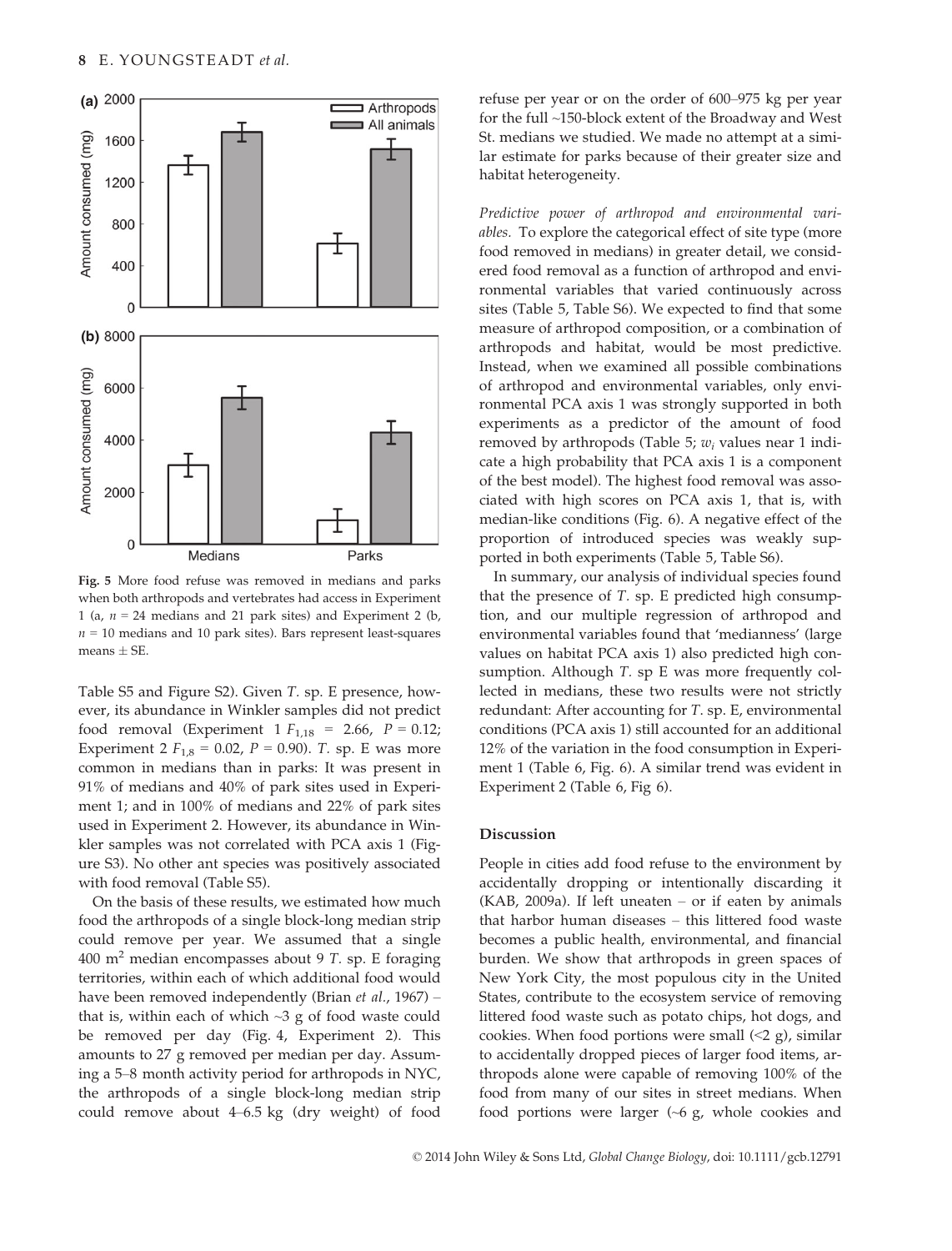| Source                  | Numerator df | Denominator df | SS         | F     | P        |
|-------------------------|--------------|----------------|------------|-------|----------|
| (a) Experiment 1        |              |                |            |       |          |
| Main effects            |              |                |            |       |          |
| Site type               | 1            | 45.66          | 4925454    | 38.28 | < 0.0001 |
| Cage                    | 1            | 42             | 7635405    | 28.70 | < 0.0001 |
| Interactions            |              |                |            |       |          |
| Site type $\times$ Cage | $\mathbf{1}$ | 42             | 1665386    | 6.26  | 0.016    |
| Simple effects of cage  |              |                |            |       |          |
| in parks                | 1            | 42             | 7531636    | 4.48  | 0.040    |
| in medians              | $\mathbf{1}$ | 42             | 1192906    | 31.66 | < 0.0001 |
| Random effects          |              |                |            |       |          |
| Site (site type)        | 43           |                | 5445099    |       |          |
| Residual                | 42           |                | 11173023   |       |          |
| Corrected total         | 90           |                | 39568909.2 |       |          |
| (b) Experiment 2        |              |                |            |       |          |
| Main effects            |              |                |            |       |          |
| Site type               | $\mathbf{1}$ | 18             | 29816656   | 15.92 | < 0.001  |
| Cage                    | 1            | 18             | 88681862   | 44.56 | < 0.0001 |
| Interactions            |              |                |            |       |          |
| Site type x Cage        | 1            | 18             | 1543311    | 0.78  | 0.390    |
| Random effects          |              |                |            |       |          |
| Site (site type)        | 18           |                | 33706144   |       |          |
| Residual                | 18           |                | 35821931   |       |          |
| Corrected total         | 39           |                | 189569904  |       |          |

Table 4 Results of ANOVAs testing for differences in food removal in caged (arthropods-only) vs. uncaged (all animals) treatments in Experiments 1 and 2;  $P$  values < 0.05 are bold

chips, large pieces of hot dog), arthropods were unable to completely remove them within 24 h. In other words, when more waste is present, arthropod consumption is saturated and a greater proportion inevitably feeds vertebrates. We estimated that arthropods in the medians of Manhattan's Broadway and West St. could remove 600–975 kg (dry weight) of food waste per year–equivalent to approximately 60 000 hot

Table 5 Akaike weights  $(w_i)$  larger values indicate greater support) and model-averaged parameter estimates (values near 0 have the least influence) for variables included in competing models to explain the amount of food consumed in Experiments 1 and 2

|       |          | Experiment 2 |          |  |
|-------|----------|--------------|----------|--|
| $w_i$ | Estimate | $w_i$        | Estimate |  |
| 0.99  | 1.28     | 0.87         | 14.10    |  |
| 0.59  | $-0.71$  | 0.15         | 0.75     |  |
| 0.26  | $-0.04$  | 0.15         | $-0.11$  |  |
| 0.42  | 0.78     | 0.21         | 2.24     |  |
| 0.41  | $-1.59$  | 0.30         | $-18.01$ |  |
| 0.25  | 0.55     | 0.26         | 18.01    |  |
| 0.23  | 0.03     |              |          |  |
| 0.31  | 0.05     |              |          |  |
|       |          | Experiment 1 |          |  |

dogs, 200 000 Nilla Wafers, or 600 000 Ruffles potato chips. Relative to the litter disposal rate of 10.6 kg per person per year in large cities, of which 0.4–2.8 kg per person may be food waste (KAB, 2009b), the potential contribution of arthropods to total waste removal is modest but notable. Without these animals, more littered food waste would accumulate in cities.

The magnitude of the food removal service varied across habitats, but not in the direction that we predicted. On the basis of diversity theory, we expected that the more diverse arthropod assemblages in parks should consume more food waste. Although we confirmed that park sites supported more ant species and more hexapod families than did median sites (Table 2, Savage et al., in press), park arthropods ate 2–3 times less food than those in medians.

Our analyses point to the importance of species identity and habitat characteristics, rather than diversity, as predictors of food removal. Of the 13 most common generalist ant species we collected, only one, the pavement ant Tetramorium sp. E, was associated with greater food removal (Fig 6, Table S5, Figure S2). This Palearctic species was introduced to North America more than 100 years ago, is common in urban areas, and – consistent with its occurrence in medians – prefers to nest near pavement (Smith, 1943; e.g., King & Green, 1995; Pećarević et al., 2010). Its large colonies, averaging

© 2014 John Wiley & Sons Ltd, Global Change Biology, doi: 10.1111/gcb.12791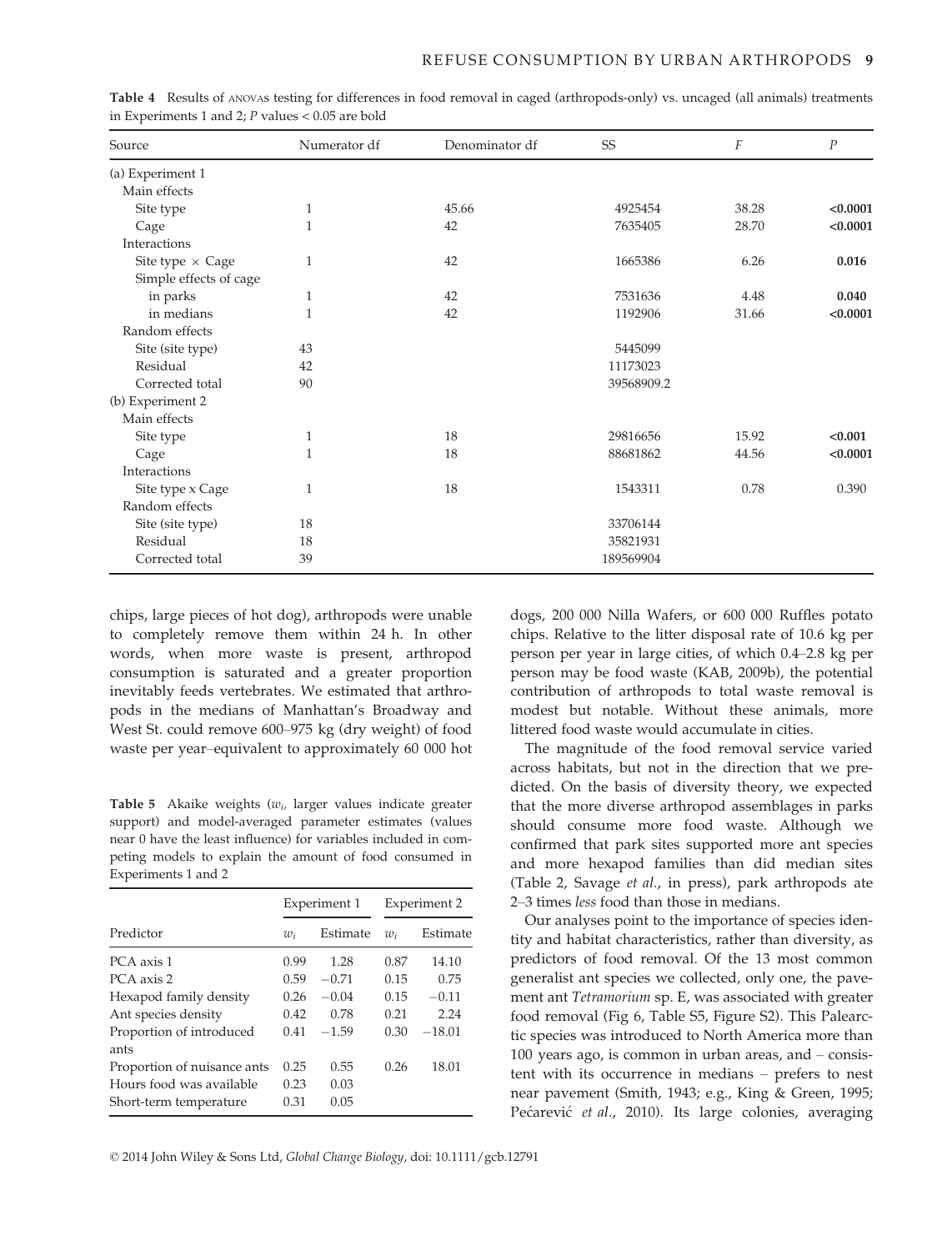

Fig. 6 Scatterplots illustrating the relationship between PCA Axis 1 and arthropod food consumption at sites with and without T. sp. E in experiments 1 (a) and 2 (b). More food is eaten as sites become hotter, drier, closer to habitat edges, more impervious and less covered with tree canopy. Lines represent model fits (Table 6).

Table 6 Results of ANCOVA partitioning variance between the best categorical and continuous predictors identified in previous analyses; P values < 0.05 are bold

|                          |    | SS       |         |      |                  |       |
|--------------------------|----|----------|---------|------|------------------|-------|
| Source                   | df | (Type I) | MS      | F    | $\boldsymbol{P}$ | $R^2$ |
| (a) Experiment 1         |    |          |         |      |                  |       |
| Model                    | 3  | 3661628  | 1220543 | 5.1  | 0.005            | 0.30  |
| $T.$ sp. E               | 1  | 2169627  | 2169627 | 9.07 | 0.005            |       |
| PCA <sub>1</sub>         | 1  | 1455592  | 1455592 | 6.08 | 0.019            |       |
| $T.$ sp. $E \times PCA1$ | 1  | 36408    | 36408   | 0.15 | 0.700            |       |
| Error                    | 35 | 8374400  | 239269  |      |                  |       |
| Corrected total          | 38 | 12036028 |         |      |                  |       |
| (b) Experiment 2         |    |          |         |      |                  |       |
| Model                    | 3  | 11274596 | 3758199 | 2.50 | 0.113            | 0.41  |
| $T.$ sp. E               | 1  | 7026475  | 7026475 | 4.68 | 0.053            |       |
| PCA <sub>1</sub>         | 1  | 4247316  | 4247316 | 2.83 | 0.121            |       |
| $T.$ sp. $E \times PCA1$ | 1  | 804      | 804     | 0.00 | 0.982            |       |
| Error                    | 11 | 16504479 | 1500407 |      |                  |       |
| Corrected total          | 14 | 27779075 |         |      |                  |       |

10,000 workers, quickly recruit to and dominate food sources (Brian et al., 1967; King & Green, 1995). Although we did note other species at foods (including Solenopsis molesta, Monomorium minimum, and Lasius neoniger), T. sp. E appears to have the largest direct effect on food removal, whether because of its abundance, activity levels, dietary preferences, or some combination thereof. Where T. sp. E was present, 2–3 times more food was removed by arthropods than when it was absent. This result is consistent with the idea that high abundance of introduced species can trump the effects of biodiversity itself on rates of ecosystem function (Ehrenfeld, 2010; Strayer, 2012).

Urban habitat characteristics alone were also strong predictors of food removal (Table 5, Table S6), and still explained additional variation after accounting for the presence of T. sp. E (Table 6). Arthropods consumed more food in sites that were hotter, drier, closer to habitat edges, and surrounded by more impervious surface, and less tree canopy. Although animals are the arbiters of food removal, environmental variation could predict – or improve predictions of – food consumption because of its influence on animals. The environmental variables we measured may have been a proxy for arthropod abundance or species composition, including aspects that were missed in our sampling, such as the presence or activity of nocturnal organisms or mollusks such as slugs. Environmental differences may also alter arthropod metabolism and demand for food, such that similar arthropods consume more in hotter, drier sites (Howard & Tschinkel, 1981; Vogt & Appel, 1999; Kingsolver, 2009). Our July average site temperatures, represented by PCA axis 1, represent a biologically significant [e.g., (Kingsolver, 2009; Meineke et al., 2013)] range of 2.6 °C across sites. The differences in food removal between parks and medians raise additional questions regarding the availability of both 'natural' and anthropogenic foods across urban green spaces: To what extent is littered food waste a dietary staple for urban wildlife inhabiting parks, medians, or even paved areas? On a practical level, our results point to the possibility that urban planners may be able to predict the magnitude of some ecosystem services by using rapid habitat measures rather than more laborious biological sampling.

Our results indicate that vertebrates compete with arthropods for littered food waste in Manhattan. Overall, 1.5–2.5 times more food was removed when vertebrates had access to food than when they did not. However, vertebrate consumption comes at a cost to public health because urban vertebrate populations can transmit diseases to humans, while ants and most arthropod scavengers do not (except under unusual circumstances such as hospitals) (Beatson, 1972; Haag-Wackernagel &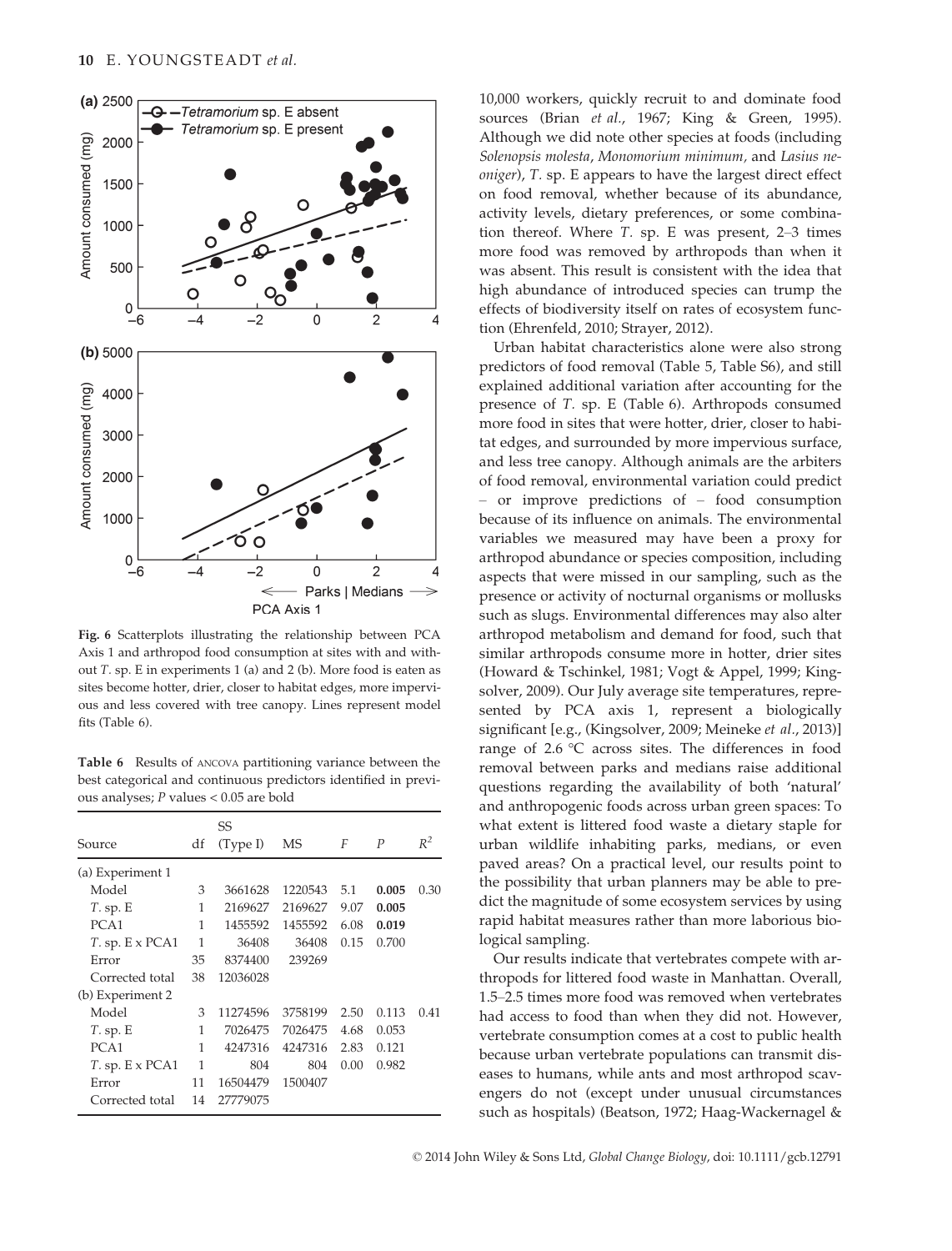Moch, 2004; Himsworth et al., 2013). Three species of nonhuman vertebrates were noted in medians: rats, house sparrows, and starlings. Parks are more diverse; for example, seven species of mammals and ~275 species of birds are known from Manhattan's Central Park (Roach, 2003; Kakutani, 2008). Among them are consumers of food waste, including rats, raccoons, opossums, squirrels, pigeons, and crows (Feinstein, 2011). Competition between vertebrates and ants has also been documented in desert ecosystems, where the removal of either taxon resulted in increased abundance of – and seed consumption by – the other within a year (Brown et al., 1979; Valone et al., 1994). At a few of our sites, just as much or more food was taken from the caged treatment as from its paired uncaged treatment. At least under some circumstances, then, the arthropod contribution to food removal is dominant. This could occur, for instance, where rat poison is used. Future work should further explore the conditions that favor the competitive advantage of arthropods as food removers in cities. Urban habitat management that favors ants over rats may benefit public health.

Although a growing number of studies have assessed community composition of urban ground arthropods (e.g., McIntyre et al., 2001; Clarke et al., 2008; Uno et al., 2010), few have examined their ecological function. One study found that the rate of seed dispersal by ants was nearly twice as fast in urban forests as in natural areas, despite reduced diversity and density of ants in urban sites; this shift was attributed to the presence in urban sites of only the most efficient and dominant foragers (Thompson & McLachlan, 2007). Another study used ant species composition along an urbanization gradient to predict that both decomposition and soil aeration would decline with urbanization, although these functions were not measured (Sanford et al., 2009). These results, together with the dominant role of introduced pavement ants in our study, are consistent with a key role for species identity, over diversity, in predicting the function of urban arthropod communities. This pattern may be particularly pronounced in cities because urbanization favors animal communities dominated by a few species of highly efficient foragers whose contributions to ecosystem function may outweigh those of other species Shochat et al. (2010).

We detected no effect of flooding from Hurricane Sandy, 7 months prior to the study, on the level of service provided by arthropod communities in parks or medians. Since our flooded sites were inundated with up to ~1.5 m of saltwater during the storm, with severe consequences for urban vegetation (Gregory, 2013), we expected this disturbance to also affect the function of arthropods. The lack of effect does not distinguish between our alternative predictions that stability of function would be provided by diversity effects in parks, or by disturbance tolerance of species in medians. Instead, our results suggest that either both predictions were correct and both habitat types were resilient for different reasons, or that the storm surge was less devastating to arthropods than we anticipated.

Few other studies have addressed ground arthropod response to transient saltwater flooding. In the most relevant example, a hurricane storm surge reduced abundance of Solenopsis invicta fire ants (but not other arthropods) in agricultural fields, leading to decreased ant predation on caterpillars (Beuzelin et al., 2009). After Hurricane Katrina, ant and termite populations were reduced in New Orleans, LA, but (at least for termites), only in sites that remained inundated for 2– 3 weeks (Hooper-Bui et al., 2007; Osbrink et al., 2008). Resilience to flooding among arthropods is generally attributed to their ability to flee, reduce metabolism, or occupy air-filled cavities in soil or vegetation during floods (Hoback & Stanley, 2001; Meeson et al., 2002; Osbrink et al., 2008). During Hurricane Sandy, peak flooding was catastrophic but transient, and we estimate that our flooded sites were inundated for 2–12 h (NOAA, 2012). This is a time period during which many arthropods may withstand hypoxia (Hoback & Stanley, 2001; Schowalter, 2012). Thus, most of the species contributing to removal of food waste may have survived flooding at our sites. The tolerance or resilience of arthropod function to this acute perturbation is promising for urban ecosystems facing increased frequency of extreme weather events.

Successfully managing urban ecosystem services will depend on understanding the entire portfolio of services provided by different habitat types. Here, we provide such an ecological analysis for one service, the removal of littered food waste. Both arthropods and vertebrates contribute to this service, and do so at a higher rate in street medians than in parks. This result emphasizes the ecological value of even very small urban green spaces, whose functions may complement those of larger, more diverse habitats across the urban landscape. It is also clear from this and other studies of urban arthropod communities that, especially in urban faunas dominated by a few highly efficient species, the identity of key service providers may be more relevant than whole-assemblage characteristics for understanding and predicting ecosystem services.

## Acknowledgements

We thank Shelby Anderson, Mary Jane Epps, Clint Penick, and Lea Shell for exceptional help in the field. Shelby Anderson also identified ants. Permission to conduct this study was granted by the New York State Department of Environmental Conservation and the New York City Department of Parks and Recreation; we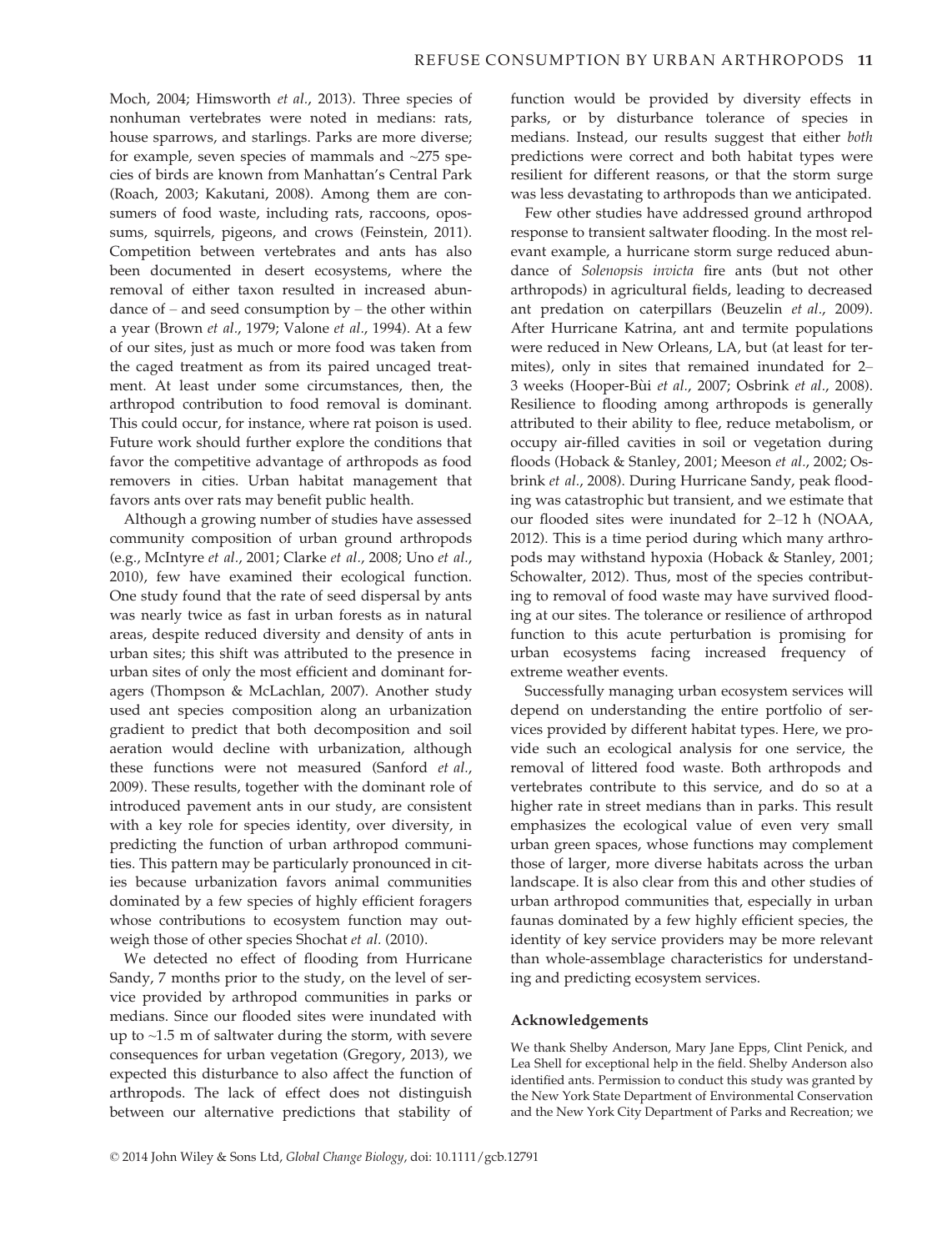#### 12 E. YOUNGSTEADT et al.

also thank Sean Kiely of the Battery Conservancy and Eric 'T' Fleisher of Battery Park City Parks Conservancy for facilitating work in those parks. Lauren Nichols, Holly Menninger, Nancy Falxa-Raymond, Novem Auyeung, and the NYC Urban Field Station provided invaluable logistical support. We thank two anonymous reviewers for thoughtful comments on an earlier version of this manuscript. This study was funded by an NSF RAPID (1318655) to SDF and RRD. It was also supported by Cooperative Agreement No. G11AC20471 and G13AC00405 from the United States Geological Survey to R.R.D. and S.D.F. Its contents are solely the responsibility of the authors and do not necessarily represent the views of the Department of the Interior Southeast Climate Science Center or the USGS. This manuscript is submitted for publication with the understanding that the United States Government is authorized to reproduce and distribute reprints for Governmental purposes.

# References

- Adhikari BK, Barrington S, Martinez J (2006) Predicted growth of world urban food waste and methane production. Waste Management & Research, 24, 421–433.
- Beatson S (1972) Pharaoh's ants as pathogen vectors in hospitals. The Lancet, 299, 425–427. Bender MA, Knutson TR, Tuleya RE, Sirutis JJ, Vecchi GA, Garner ST, Held IM (2010) Modeled impact of anthropogenic warming on the frequency of intense Atlantic hurricanes. Science, 327, 454–458.
- Beuzelin J, Reagan T, Akbar W, Cormier H, Flanagan J, Blouin D (2009) Impact of Hurricane Rita storm surge on sugarcane borer (Lepidoptera: Crambidae) management in Louisiana. Journal of Economic Entomology, 102, 1054–1061.
- Bolund P, Hunhammar S (1999) Ecosystem services in urban areas. Ecological Economics, 29, 293–301.
- Brian M, Elmes G, Kelly A (1967) Populations of the ant Tetramorium caespitum Latreille. Journal of Animal Ecology, 36, 337–342.
- Brown JH, Davidson DW, Reichman O (1979) An experimental study of competition between seed-eating desert rodents and ants. American Zoologist, 19, 1129–1143.
- Cardinale BJ, Srivastava DS, Duffy JE, Wright JP, Downing AL, Sankaran M, Jouseau C (2006) Effects of biodiversity on the functioning of trophic groups and ecosystems. Nature, 443, 989–992.
- Cardinale BJ, Duffy JE, Gonzalez A et al. (2012) Biodiversity loss and its impact on humanity. Nature, 486, 59–67.
- Clarke KM, Fisher BL, LeBuhn G (2008) The influence of urban park characteristics on ant (Hymenoptera, Formicidae) communities. Urban Ecosystems, 11, 317–334.
- Colvin BA, Degregorio R, Fleetwood C (1996) Norway rat infestation of urban landscaping and preventative design criteria. In: Proceedings of the Seventeenth Vertebrate Pest Conference (eds Timm RM, Crabb AC), pp. 165–171. University of California, Davis.
- Duffy JE, Richardson JP, Canuel EA (2003) Grazer diversity effects on ecosystem functioning in seagrass beds. Ecology Letters, 6, 637–645.
- Ehrenfeld JG (2010) Ecosystem consequences of biological invasions. Annual Review of Ecology, Evolution, and Systematics, 41, 59–80.
- Ellaway A, Macintyre S, Bonnefoy X (2005) Graffiti, greenery, and obesity in adults: secondary analysis of European cross sectional survey. BMJ, 331, 611–612.
- Ellison AM, Gotelli NJ, Farnsworth EJ, Alpert GD (2012) A Field Guide to the Ants of New England. Yale University Press, New Haven and London.
- Elmqvist T, Alfsen C, Colding J (2008) Urban systems. In: Encyclopedia of Ecology (eds Jorgensen SE, Fath B), pp. 3665–3672. Elsevier, Oxford.
- Enquist BJ, Economo EP, Huxman TE, Allen AP, Ignace DD, Gillooly JF (2003) Scaling metabolism from organisms to ecosystems. Nature, 423, 639–642.
- Feinstein J (2011) Field Guide to Urban Wildlife. Stackpole Books, Mechanicsburg, PA, USA.
- Feng AYT, Himsworth CG (2014) The secret life of the city rat: a review of the ecology of urban Norway and black rats (Rattus norvegicus and Rattus rattus). Urban Ecosystems, 17, 149–162.
- Flatau PJ, Walko RL, Cotton WR (1992) Polynomial fits to saturation vapor pressure. Journal of Applied Meteorology, 31, 1507–1513.
- Frank D, McNaughton S (1991) Stability increases with diversity in plant communities: empirical evidence from the 1988 Yellowstone drought. Oikos, 62, 360-362.
- Gardiner MM, Burkman CE, Prajzner SP (2013) The value of urban vacant land to support arthropod biodiversity and ecosystem services. Environmental Entomology, 42, 1123–1136.
- Gomez-Baggethun E, Barton DN (2013) Classifying and valuing ecosystem services for urban planning. Ecological Economics, 86, 235–245.
- Gotelli NJ, Colwell RK (2001) Quantifying biodiversity: procedures and pitfalls in the measurement and comparison of species richness. Ecology Letters, 4, 379–391.
- Graczyk TK, Knight R, Gilman RH, Cranfield MR (2001) The role of non-biting flies in the epidemiology of human infectious diseases. Microbes and Infection, 3, 231–  $225$
- Gray JS (1989) Effects of environmental stress on species rich assemblages. Biological Journal of the Linnean Society, 37, 19–32.
- Gregory K (2013) Bare trees are a lingering sign of Hurricane Sandy's high toll. The New York Times, August 19.
- Grimm NB, Faeth SH, Golubiewski NE, Redman CL, Wu JG, Bai XM, Briggs JM (2008) Global change and the ecology of cities. Science, 319, 756–760.
- Haag-Wackernagel D, Moch H (2004) Health hazards posed by feral pigeons. Journal of Infection, 48, 307–313.
- Haddad NM, Holyoak M, Mata TM, Davies KF, Melbourne BA, Preston K (2008) Species' traits predict the effects of disturbance and productivity on diversity. Ecology Letters, 11, 348–356.
- Himsworth CG, Parsons KL, Jardine C, Patrick DM (2013) Rats, cities, people, and pathogens: a systematic review and narrative synthesis of literature regarding the ecology of rat-associated zoonoses in urban centers. Vector-Borne and Zoonotic Diseases, 13, 349–359.
- Hoback WW, Stanley DW (2001) Insects in hypoxia. Journal of Insect Physiology, 47, 533–542.
- Hooper-Bui LM, Wiltz BA, Seymour MA, Womack LA (2007) FAST prevention: fire ants in New Orleans post-Katrina. Louisana Agriculture, 50, 22–23.
- Howard DF, Tschinkel WR (1981) The flow of food in colonies of the fire ant, Solenopsis invicta: a multifactorial study. Physiological Entomology, 6, 297–306.
- KAB (2009a) Littering Behavior in America: Results of a National Study. Keep America Beautiful, Inc, Stamford, CT, USA.
- KAB (2009b) National Visible Litter Survey and Litter Cost Study. Keep America Beautiful, Inc. Stamford, CT, USA.
- Kakutani M (2008) A night stalker in the center of Manhattan, spying on owls and moths. The New York Times, July 1.
- Karl T, Meehl G, Miller C (2008) Weather and Climate Extremes in a Changing Climate. NOAA National Climatic Data Center, Washington, DC.
- King T, Green S (1995) Factors affecting the distribution of pavement ants (Hymenoptera: Formicidae) in Atlantic coast urban fields. Entomological News, 106, 224–228.
- Kingsolver JG (2009) The well-temperatured biologist. American Naturalist, 174, 755– 768.
- Klotz JH (2008) Urban Ants of North America and Europe: Identification, Biology, and Management. Cornell University Press, Ithaca and London.
- Kostel-Hughes F, Young TP, Carreiro MM (1998) Forest leaf litter quantity and seedling occurrence along an urban-rural gradient. Urban Ecosystems, 2, 263–278.
- Kotze J, Venn S, Niemelä J, Spence J (2011) Effects of urbanization on the ecology and evolution of arthropods. In: Urban Ecology: Patterns, Processes, and Applications (ed. Niemelä J), pp. 159-166. Oxford University Press, New York.
- Kremen C (2005) Managing ecosystem services: what do we need to know about their ecology? Ecology Letters, 8, 468–479.
- Larondelle N, Haase D (2013) Urban ecosystem services assessment along a rural-urban gradient: a cross-analysis of European cities. Ecological Indicators, 29, 179–190.
- MacGown J (2013) Ants (Formicidae) of the southeastern United States. Available at: http://mississippientomologicalmuseum.org.msstate.edu/ (accessed 14 February 2014).
- Martin LJ, Blossey B, Ellis E (2012) Mapping where ecologists work: biases in the global distribution of terrestrial ecological observations. Frontiers in Ecology and the Environment, 10, 195–201.
- Marvier M, Kareiva P, Neubert MG (2004) Habitat destruction, fragmentation, and disturbance promote invasion by habitat generalists in a multispecies metapopulation. Risk Analysis, 24, 869–878.
- McCarthy MP, Best MJ, Betts RA (2010) Climate change in cities due to global warming and urban effects. Geophysical Research Letters, 37, L09705.
- McDonald RI, Kareiva P, Forman RT (2008) The implications of current and future urbanization for global protected areas and biodiversity conservation. Biological Conservation, 141, 1695–1703.
- McDonnell MJ, Pickett ST, Groffman P et al. (1997) Ecosystem processes along an urban-to-rural gradient. Urban Ecosystems, 1, 21–36.
- McGeoch MA, Butchart SH, Spear D et al. (2010) Global indicators of biological invasion: species numbers, biodiversity impact and policy responses. Diversity and Distributions, 16, 95–108.